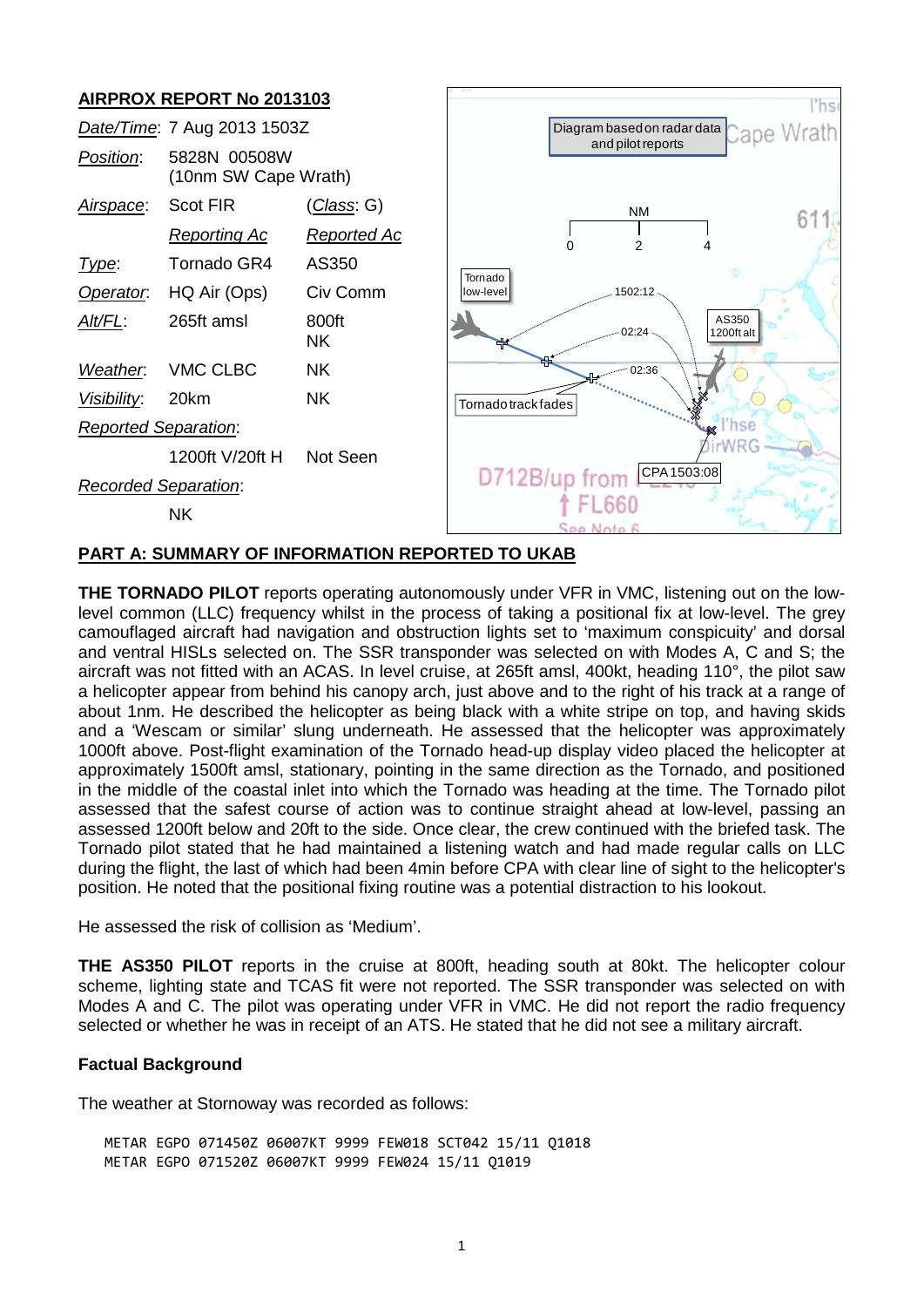#### **Analysis and Investigation**

### **UKAB Secretariat**

The time of CPA (1503:08) was calculated from radar recordings of both aircraft and by extrapolating the Tornado track on the assumption that its heading and groundspeed remained constant after the track faded at 1502:36. Both pilots were equally responsible for collision avoidance,<sup>[1](#page-1-0)</sup> and the AS350 pilot had right of way<sup>[2](#page-1-1)</sup>. Whilst military fast-jet crews are required to monitor the LLC frequency whenever possible when operating in the UK Low Flying System<sup>[3](#page-1-2)</sup>, no such requirement exists for civilian traffic operating below 2000ft agl/amsl.

## **Comments**

#### **HQ Air Command**

This incident underlines the importance of effective lookout at all stages of the sortie, including when conducting specific training requirements. On this occasion, a small ac, obscured by the canopy-arch and vertically mis-aligned with the flight-path of the Tornado, was seen and avoided, albeit at a late stage. The Tornado crew adhered to all the mid-air collision mitigation procedures expected of them; TCAS could have enhanced awareness of this potential conflict.

#### **Summary**

A Tornado GR4 and AS350 flew into proximity at low-level at 1503 on  $7<sup>th</sup>$  August 2013. The Tornado pilot assessed that his flight path would take him clear; the AS350 pilot did not see the Tornado.

### **PART B: SUMMARY OF THE BOARD'S DISCUSSIONS**

Information available included reports from the pilots of both ac and radar video recordings.

Military pilot members felt that a combination of factors had resulted in the Tornado pilot filing this Airprox. Firstly, he was probably task-focused on the positional fix, which may have reduced his lookout at that stage of the sortie, and was startled to see a helicopter appear at low-level from behind the canopy-arch. Secondly, having made appropriate calls on the LLC frequency, he had a clear expectation that the helicopter pilot should have heard his transmission (having reported that he was 'line-of-sight' to the helicopter when he made his last call). The Board noted that the LLC is a UHF frequency and that this AS350 was not fitted with a UHF radio, as is the case for almost all civilian aircraft. The Board also noted that, in any case, there was no requirement for the helicopter to monitor LLC even if the aircraft had been fitted with UHF.

Nevertheless, having seen the helicopter at a range of 1nm, about 11sec from CPA at the reported speeds, the Board members agreed that the Tornado pilot had taken the most appropriate course of action in maintaining his track and altitude to pass well clear, below the AS350. The helicopter pilot had no recollection of seeing a military aircraft.

Given the reported separation of more than 1000ft vertically allied to the lack of concern from the AS350 pilot, members felt that normal procedures, safety standards and parameters had pertained.

<span id="page-1-0"></span>Rules of the Air 2007 (as amended), Rule 8 (Avoiding aerial collisions).<br>ibid. Rule 11 (Overtaking).

<span id="page-1-1"></span>

<span id="page-1-2"></span> $3$  The UK Low Flying System comprises Class G airspace extending vertically from the surface to 2000ft agl/amsl and laterally to the UK FIR boundary. UK Military Low Flying Handbook, dated 8<sup>th</sup> March 2012.